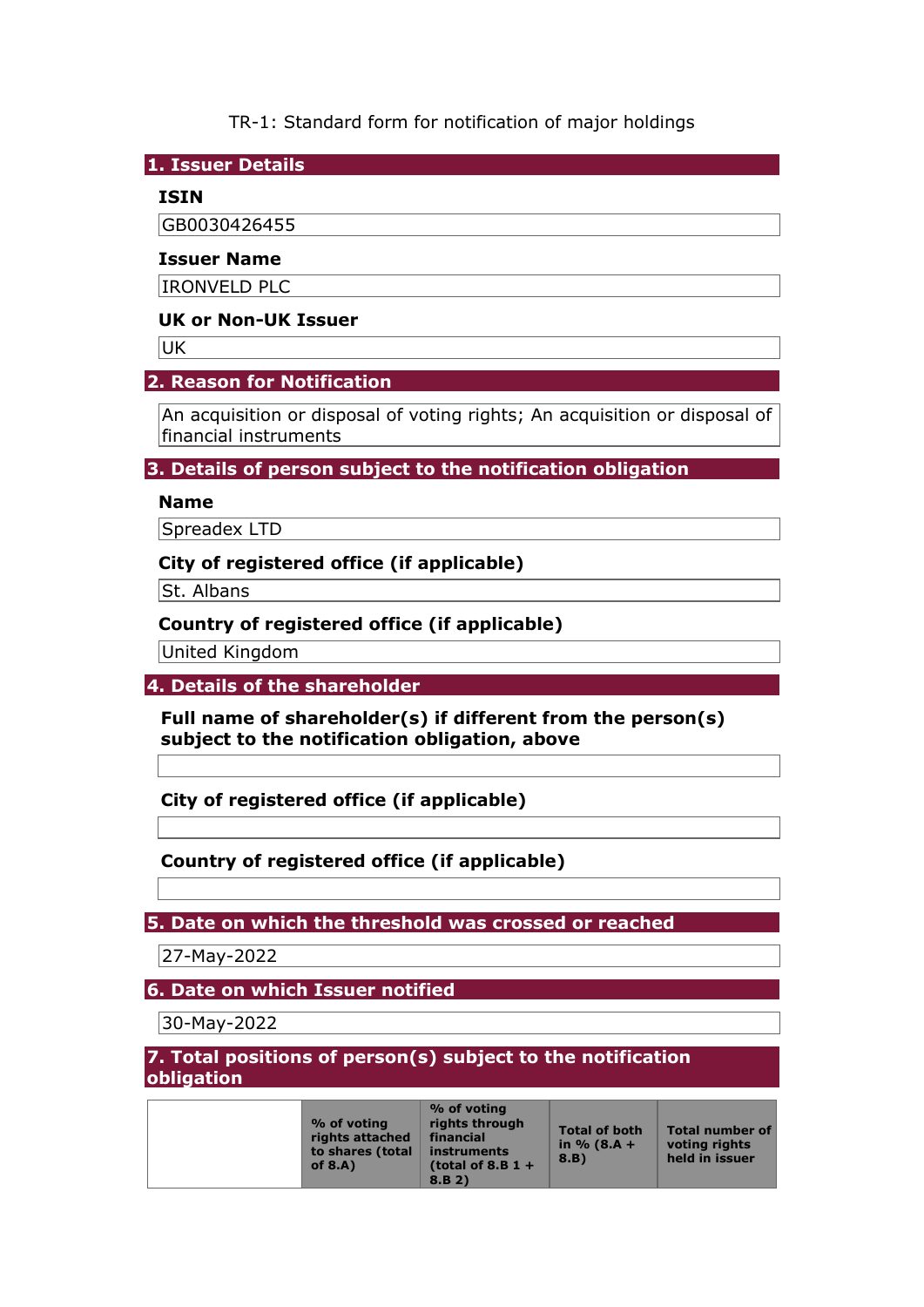| Resulting<br>situation on the<br>date on which<br>threshold was<br>crossed or<br>reached | 1.124700 | 3.048000 | 4.172700 | 55650000 |
|------------------------------------------------------------------------------------------|----------|----------|----------|----------|
| Position of<br>previous<br>notification (if<br>applicable)                               | 0.000000 | 3.066700 | 3.066700 |          |

#### **8. Notified details of the resulting situation on the date on which the threshold was crossed or reached**

### **8A. Voting rights attached to shares**

| <b>Class/Type of</b><br>shares ISIN<br>code(if possible) | Number of direct<br>voting rights<br>(DTR5.1) | Number of<br>indirect voting<br>rights (DTR5.2.1) | % of direct voting<br>rights (DTR5.1) | $\%$ of indirect<br>voting rights<br>(DTR5.2.1) |
|----------------------------------------------------------|-----------------------------------------------|---------------------------------------------------|---------------------------------------|-------------------------------------------------|
| GB0030426455 15000000                                    |                                               |                                                   | 1.124700                              |                                                 |
| Sub Total 8.A                                            | 15000000                                      |                                                   | 1.124700%                             |                                                 |

### **8B1. Financial Instruments according to (DTR5.3.1R.(1) (a))**

| <b>Type of financial</b><br>instrument | <b>Expiration</b><br>date | <b>Exercise/conversion</b><br>period | <b>Number of voting</b><br>rights that may be<br>acquired if the<br>instrument is<br>exercised/converted | % of voting<br>rights |
|----------------------------------------|---------------------------|--------------------------------------|----------------------------------------------------------------------------------------------------------|-----------------------|
| CFD/Spreadbet                          |                           |                                      | 40650000                                                                                                 | 3.048000              |
| Sub Total 8.B1                         |                           |                                      | 40650000                                                                                                 | 3.048000%             |

### **8B2. Financial Instruments with similar economic effect according to (DTR5.3.1R.(1) (b))**

| <b>Type of</b><br>financial<br>instrument | Expiration<br>date | $\mathsf{Exercise}/\mathsf{conversion}$<br>period | <b>Physical or cash Number of</b><br>settlement | voting rights | $\%$ of<br><u> votina</u><br>riahts |
|-------------------------------------------|--------------------|---------------------------------------------------|-------------------------------------------------|---------------|-------------------------------------|
| Sub Total 8.B2                            |                    |                                                   |                                                 |               |                                     |

# **9. Information in relation to the person subject to the notification obligation**

1. Person subject to the notification obligation is not controlled by any natural person or legal entity and does not control any other undertaking(s) holding directly or indirectly an interest in the (underlying) issuer.

| <b>Ultimate</b><br>controlling person | Name of<br>controlled<br>undertaking | $\%$ of voting<br><b>Trights if it equals through financial</b><br>the notifiable<br>threshold | $\%$ of voting rights<br>or is higher than instruments if it equals<br>or is higher than the<br>notifiable threshold | <b>Total of both if it</b><br>equals or is<br>higher than the<br>notifiable<br>threshold |
|---------------------------------------|--------------------------------------|------------------------------------------------------------------------------------------------|----------------------------------------------------------------------------------------------------------------------|------------------------------------------------------------------------------------------|
|                                       |                                      |                                                                                                |                                                                                                                      |                                                                                          |